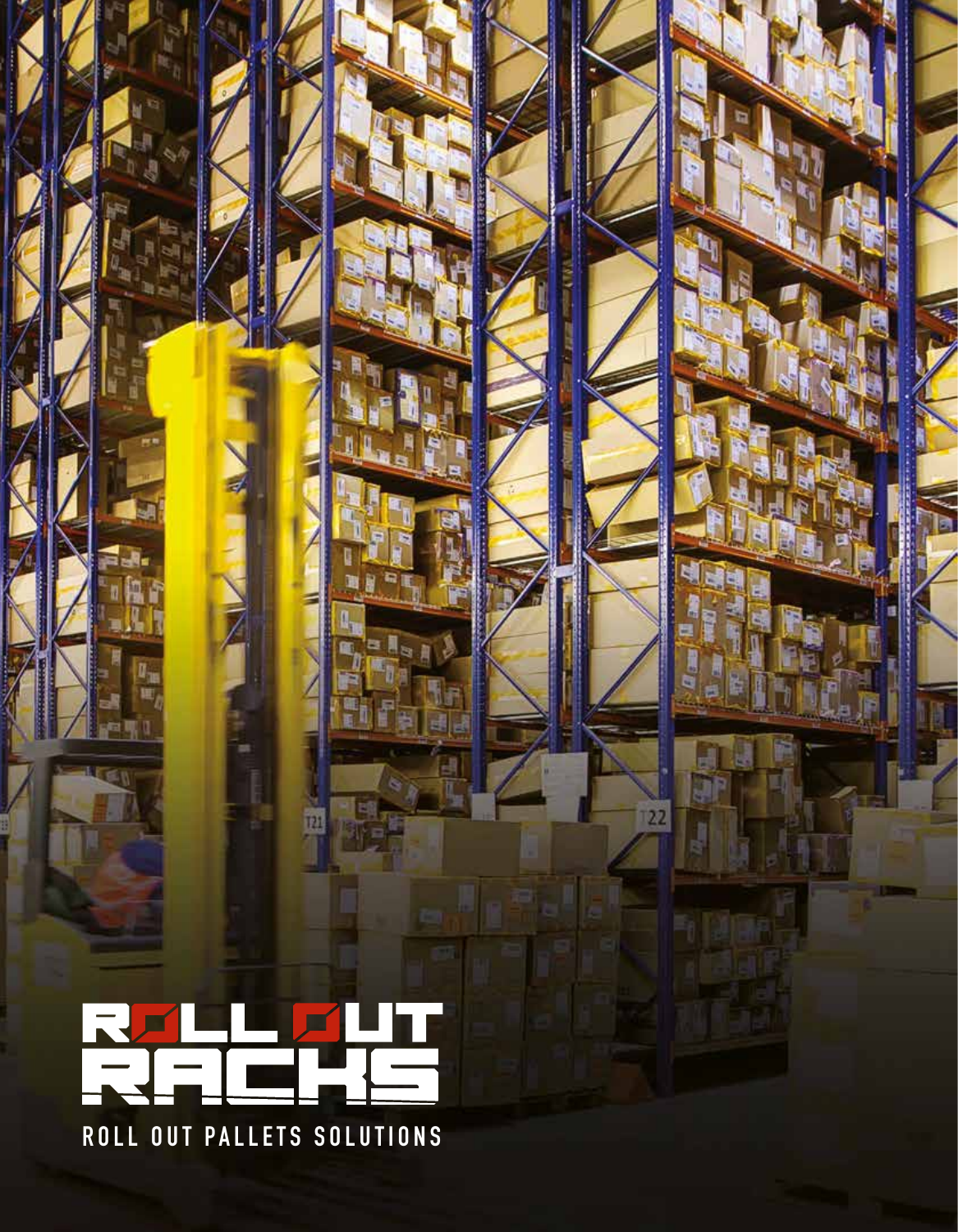# **Roll Out Pallets Rack Mounted**

**CAPACITY : 1000 LBS UDL**





**Add one or more levels to your installations.**

**AFTER**



**2**

Amongst the different elements of handling and storage equipment that we've developed, we have the Roll Out Pallet. This product responds to your reality by increasing execution speed all the while optimizing space and safety. Your inventory is a crucial element in the production process, and its importance is paramount. As a result, the Roll Out Pallet will easily give access to your material and greatly facilitate the gathering process and management of your inventory. Hence, the Roll Out Pallet units are durable and well suited to your handling and storage needs.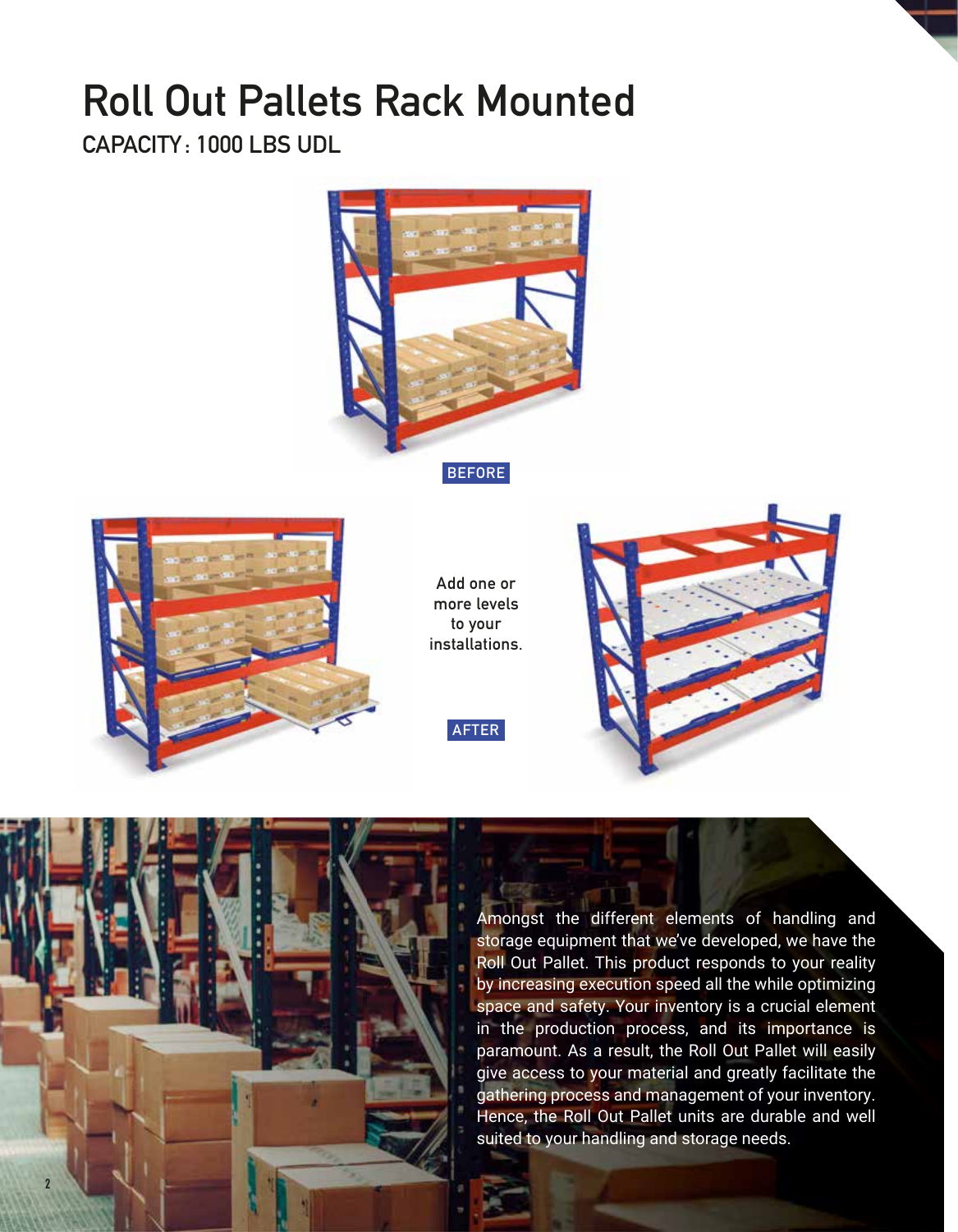



### **Standard base dimensions**

| <b>36" DEEP</b> |              |              | <b>42" DEEP</b> | <b>48" DEEP</b> |    |
|-----------------|--------------|--------------|-----------------|-----------------|----|
| <b>WIDTH</b>    | <b>DEPTH</b> | <b>WIDTH</b> | <b>DEPTH</b>    | <b>WIDTH</b>    |    |
| 24              | 36           | 24           | 42              | 24              | 48 |
| 30              | 36           | 30           | 42              | 30              | 48 |
| 36              | 36           | 36           | 42              | 36              | 48 |
| 40              | 36           | 40           | 42              | 40              | 48 |

More than one base are required for larger top plates.

### **Standard top plate dimensions**

| <b>36" DEEP</b> |              |              | <b>42" DEEP</b> | <b>48" DEEP</b> |              |
|-----------------|--------------|--------------|-----------------|-----------------|--------------|
| <b>WIDTH</b>    | <b>DEPTH</b> | <b>WIDTH</b> | <b>DEPTH</b>    | <b>WIDTH</b>    | <b>DEPTH</b> |
| 24              | 36           | 24           | 42              | 24              | 48           |
| $30\,$          | 36           | 30           | 42              | 30              | 48           |
| 36              | 36           | 36           | 42              | 36              | 48           |
| 42              | 36           | 42           | 42              | 42              | 48           |
| 46              | 36           | 46           | 42              | 46              | 48           |
| 52              | 36           | 52           | 42              | 52              | 48           |

### **Top plate requiring two bases or more**

| <b>36" DEEP</b> |              |              | <b>42" DEEP</b> | <b>48" DEEP</b> |              |
|-----------------|--------------|--------------|-----------------|-----------------|--------------|
| <b>WIDTH</b>    | <b>DEPTH</b> | <b>WIDTH</b> | <b>DEPTH</b>    | <b>WIDTH</b>    | <b>DEPTH</b> |
| 94              | 36           | 94           | 42              | 94              | 48           |
| 106             | 36           | 106          | 42              | 106             | 48           |
| 142             | 36           | 142          | 42              | 142             | 48           |

More than one base are required for larger top plates.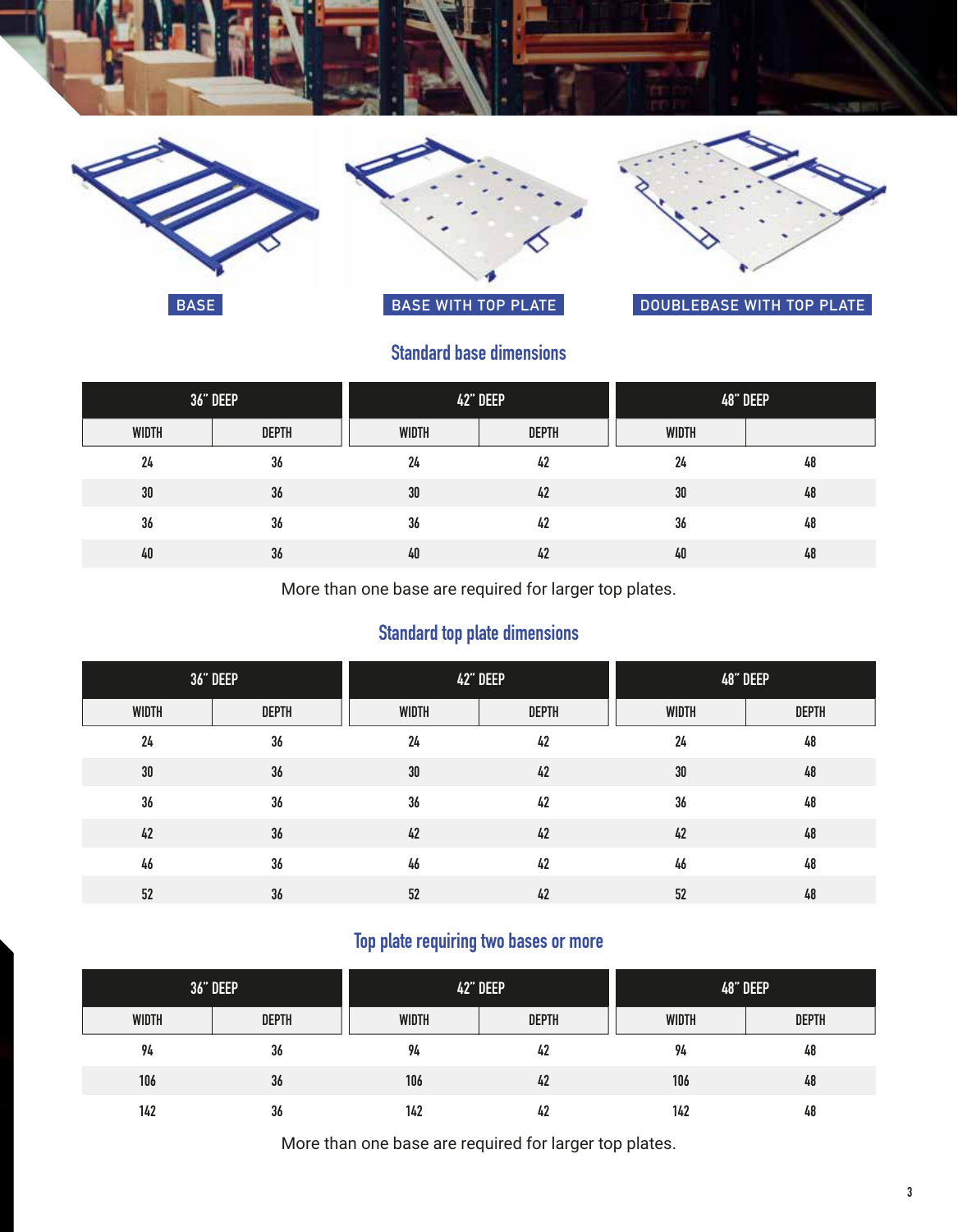

# **Roll Out Pallets Floor Mounted CAPACITY : 3000 LBS UDL**

Hand picking is now made easier with the Roll Out Pallet installed directly on the floor and sliding the material out of the rack. Safe and efficient they roll on tracks installed on the floor so no one can take them out of the place. Made out of thick steel and heavy duty rollers, they withstand the harshest environments. The standard brake system securely holds the Roll Out Pallet in place when the lift is loading it. No more dangerous handling. Additionally, since you no longer need to crawl under to access your material, you can gain the extra space by lowering first level of beams.

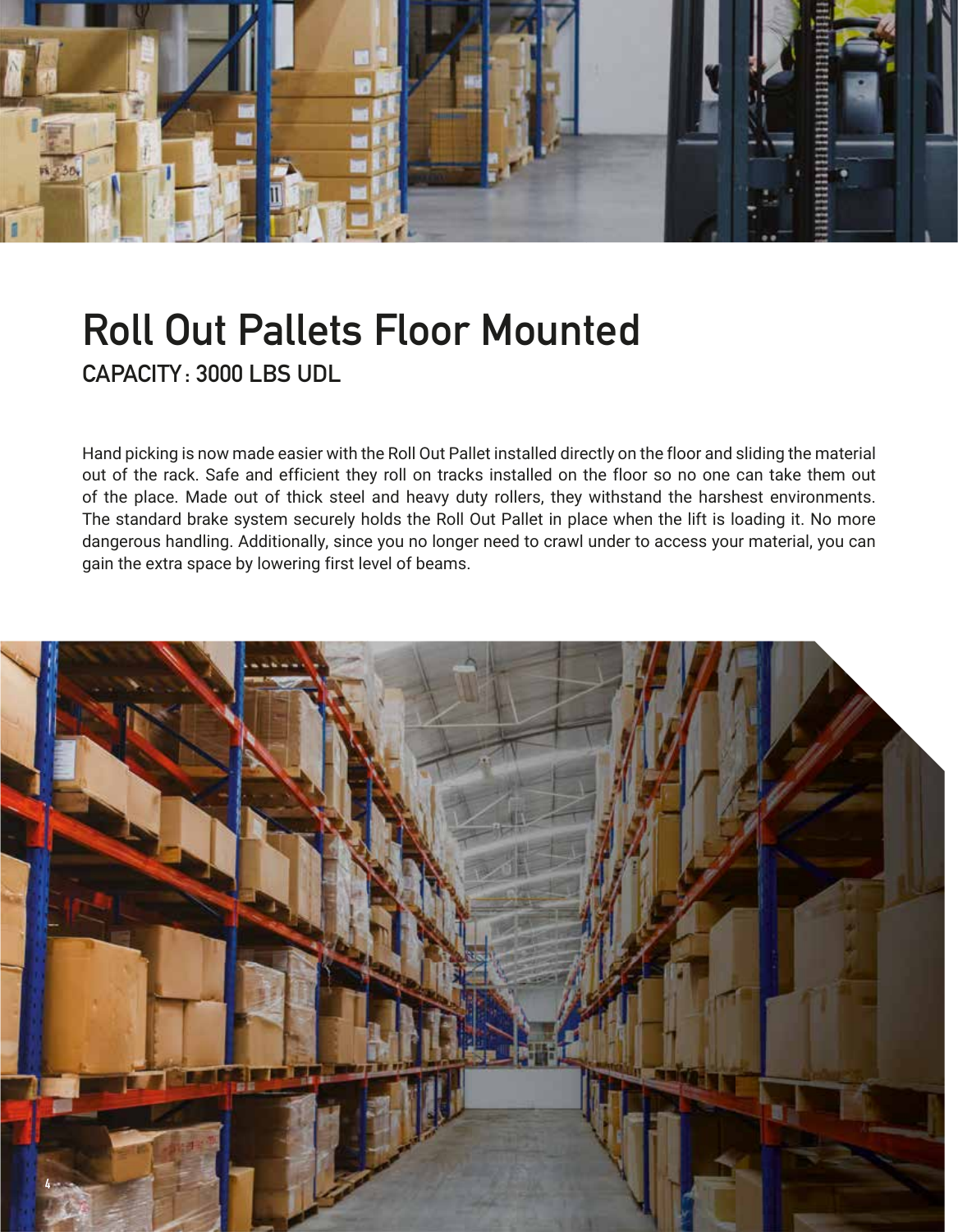



| <b>36" DEEP</b> |              |              | <b>42" DEEP</b> | <b>48" DEEP</b> |              |
|-----------------|--------------|--------------|-----------------|-----------------|--------------|
| <b>WIDTH</b>    | <b>DEPTH</b> | <b>WIDTH</b> | <b>DEPTH</b>    | <b>WIDTH</b>    | <b>DEPTH</b> |
| 24              | 36           | 24           | 42              | 24              | 48           |
| 30              | 36           | 30           | 42              | 30              | 48           |
| 36              | 36           | 36           | 42              | 36              | 48           |
| 42              | 36           | 42           | 42              | 42              | 48           |
| 46              | 36           | 46           | 42              | 46              | 48           |
| 52              | 36           | 52           | 42              | 52              | 48           |

More than one base are required for larger top plates.

Number of cross members can be modified to accommodate application.

A full plate option is available.

Optional back lips and side lips available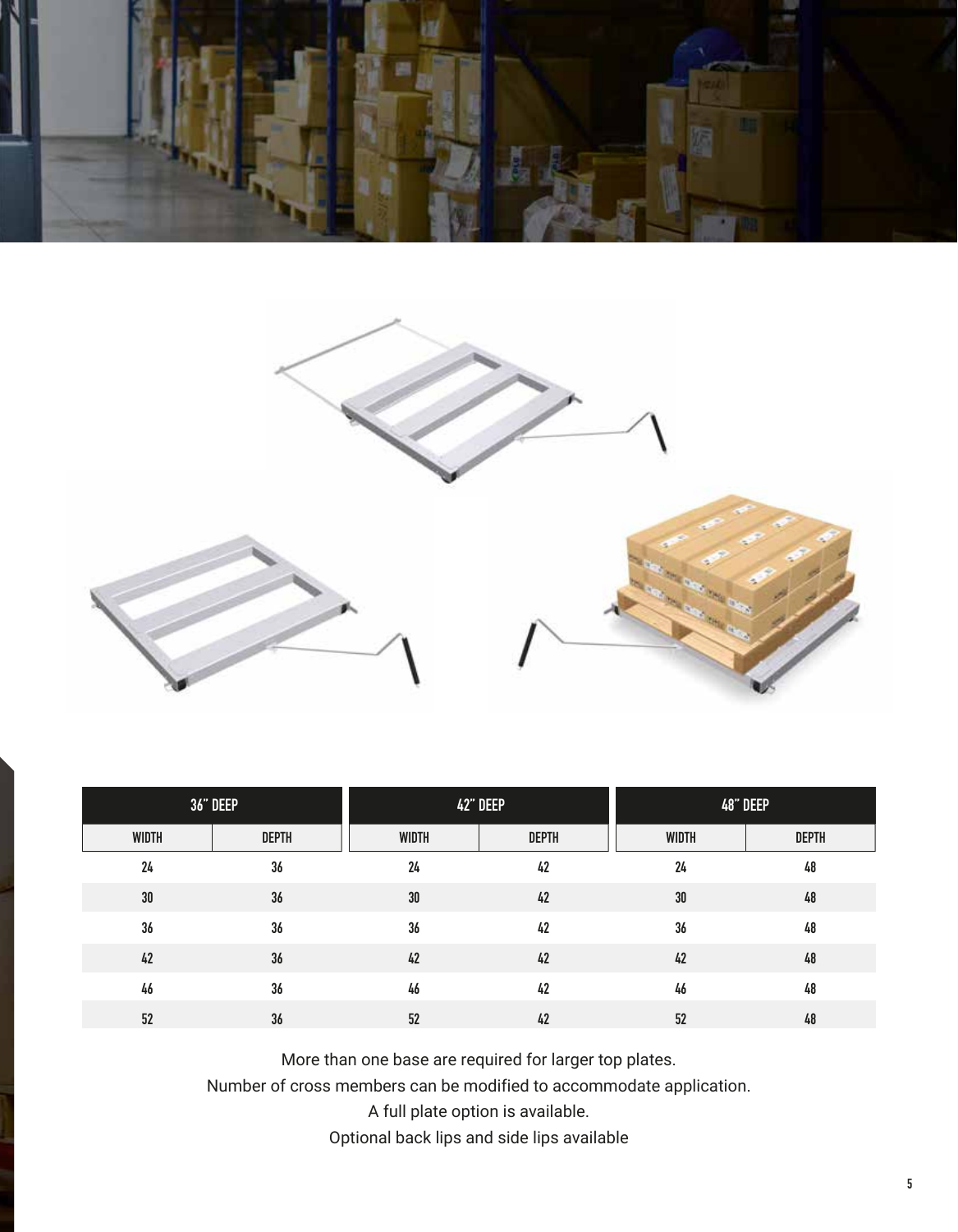

# **REQUEST QUOTATION FOR ROLL OUT PALLET (RACK MOUNT)**

| Date:              | Dealer:            |  |
|--------------------|--------------------|--|
| Branch city/State: | Salesperson name:  |  |
| Salesperson email: | Salesperson phone: |  |
| Customer name:     | Customer city:     |  |

## **SPECIFICATIONS**

| <b>QUANTITY:</b>                                           |                                                                |
|------------------------------------------------------------|----------------------------------------------------------------|
| <b>Frame dimension:</b><br>$40"$ wide x $42"$ deep<br>k. J | 40" wide x 48" deep<br>Other                                   |
| Top plate dimension: $46" \times 42"$                      | $12" \times 42"$<br>$\Box$ 46" x 48" $\Box$ 42" x 48"<br>Other |
| Top plate perforated Yes (Standard)                        | No holes, smooth                                               |
| Top plate 1" side and 1" back lips                         | No side and back lips                                          |
| Custom side height                                         | Custom back height<br>the company of the company of the        |
| Lock in (standard)                                         | Lock in - Lock-out                                             |
| <b>Roll out extension: 75%</b>                             |                                                                |
| Capacity: 1000 lbs UDL                                     |                                                                |

| <b>WILL BE INSTALLED ON</b> |     |                                                                                      |  |                                                                                                         |                                                                                                                                                    |
|-----------------------------|-----|--------------------------------------------------------------------------------------|--|---------------------------------------------------------------------------------------------------------|----------------------------------------------------------------------------------------------------------------------------------------------------|
| <b>Frame dimension:</b>     |     | X                                                                                    |  | X.                                                                                                      | Lenght                                                                                                                                             |
| <b>Frame dimension:</b>     | Box | Step                                                                                 |  |                                                                                                         |                                                                                                                                                    |
| <b>Recommandations:</b>     |     | . OPENING ONE ROLL OUT PALLET AT A TIME<br>. UPRIGHTS PROPERLY ANCHORED TO THE FLOOR |  | · RACK BEAMS MUST BE BOLTED TO THE UPRIGHTS<br>. FOLLOW RACK MANUFACTURER'S RECOMMANDATIONS AT ALL TIME | · 2 ROLL OUT PALLETS PER BAY, MINIMUM REQUIRED LEVEL CAPACITY: 5000 LBS<br>- 3 ROLL OUT PALLETS PER BAY, MINIMUM REQUIRED LEVEL CAPACITY: 6000 LBS |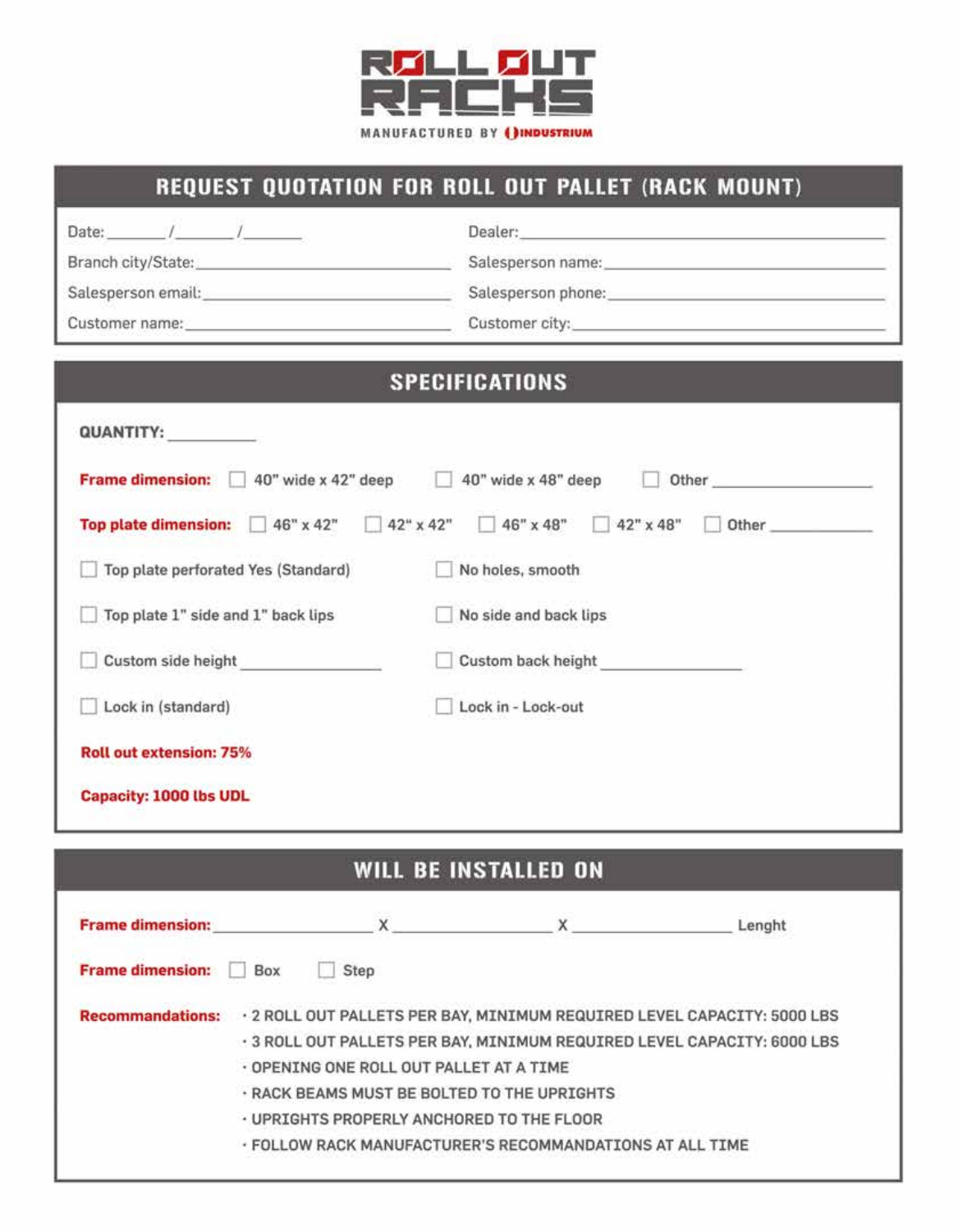

# REQUEST QUOTATION FOR FLOOR MOUNTED MODULAR RACKING

| Date:         | Customer name:     |  |
|---------------|--------------------|--|
| Distributor:  | Customer city:     |  |
| Contact:      | Email:             |  |
| Phone number: | Other information: |  |

### **GENERAL INFORMATION**

| <b>QUANTITY:</b>                                                                                             |
|--------------------------------------------------------------------------------------------------------------|
| <b>Dimension:</b><br>46"W x 48"D $\Box$ 46"W x 42"D $\Box$ 42"W x 42"D $\Box$ 42"W x 48"D $\Box$ 40"W x 48"D |
| <b>Cross member:</b><br>$\Box$ 3 Standard<br><b>Full Plate</b>                                               |
| <b>Backstop:</b><br>$\mathbf{1}^n$<br>2"<br>3"<br><b>Special</b><br><b>No</b>                                |
| 2"<br>3"<br>Endstop:<br>$\mathbf{1}^n$<br><b>Special</b><br><b>No</b>                                        |
| Lock system: Ves<br><b>No</b>                                                                                |
| Removable Pull Handle: 42" Standard 36" High [<br>$\Box$ Other                                               |
| Roll out extension: 85%                                                                                      |
| <b>Capacity: 3000 lbs UDL</b>                                                                                |
| OPENED<br><b>ANCHORED</b><br><b>TRACKS</b>                                                                   |
| .<br>$-363/32-$<br>$-76$ 13/32-                                                                              |
| <b>CLOSED</b>                                                                                                |
| <b>MOBILE</b><br><b>REMOVABLE</b><br>3 19/32<br><b>HANDLE</b><br>CART<br>-43 29/32-                          |